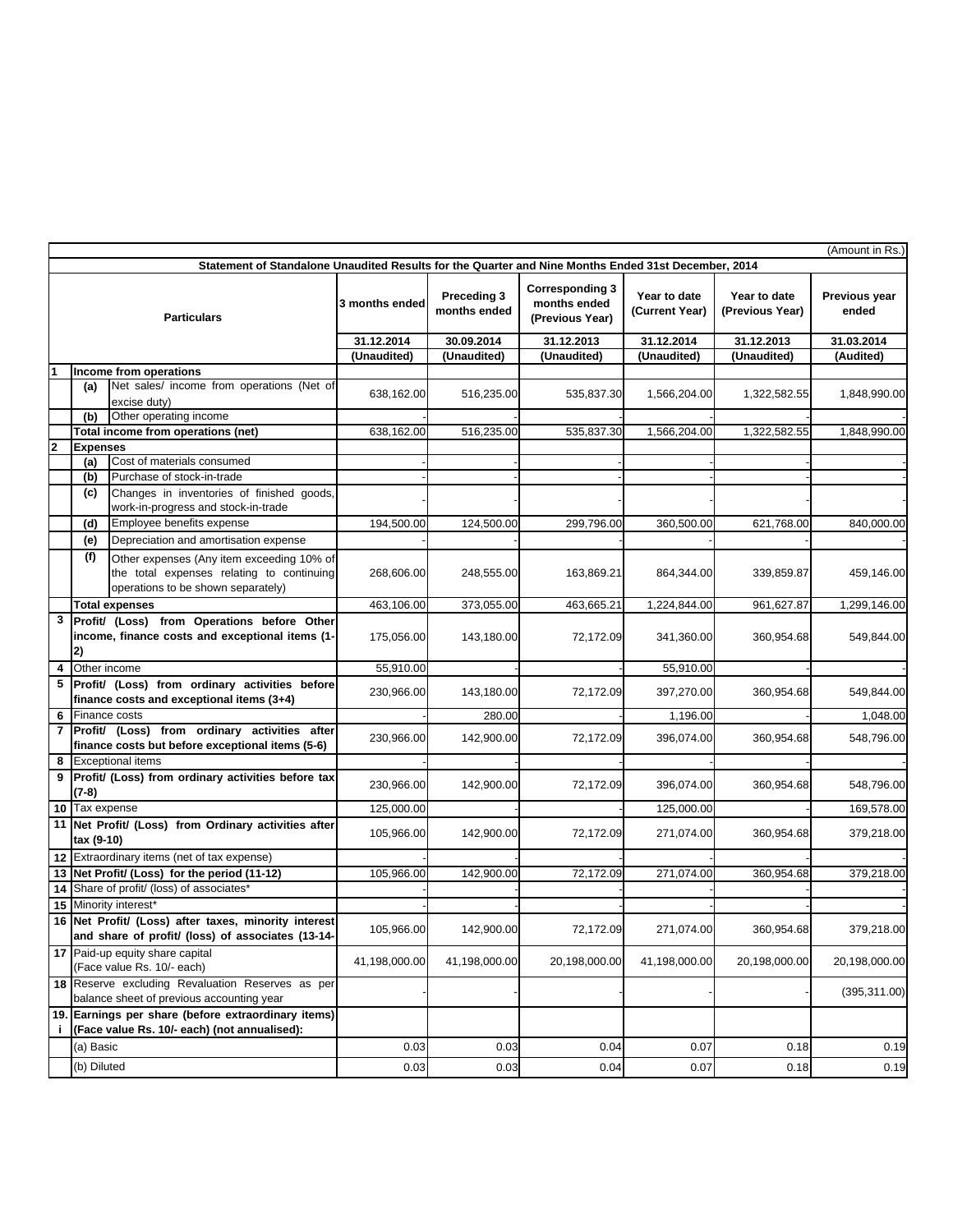| 19. Earnings per share (after extraordinary items)<br>ii (Face value Rs. 10/- each) (not annualised): |      |      |      |      |      |      |
|-------------------------------------------------------------------------------------------------------|------|------|------|------|------|------|
| (a) Basic                                                                                             | 0.03 | 0.03 | 0.04 | 0.07 | 0.18 | 0.19 |
| (b) Diluted                                                                                           | 0.03 | 0.03 | 0.04 | 0.07 | 0.18 | 0.19 |

\* Applicable in the case of consolidated results.

**Notes :**

1 The above financial results have been reviewed by the Audit Committee and approved by the Board of Directors of the Company at the meeting held on 30.01.2015 and have been subject to limited review by the Statutory Auditors of the Company as required under clause 41 of the Listing Agreement.

2 Previous year figures have been re-grouped, recast and rearranged whereever necessary.

Sd/-  **By order of the Board For Vani Commercials Limited Mukesh Sukhija Director**

Place : New Delhi

Date : 30.01.2015